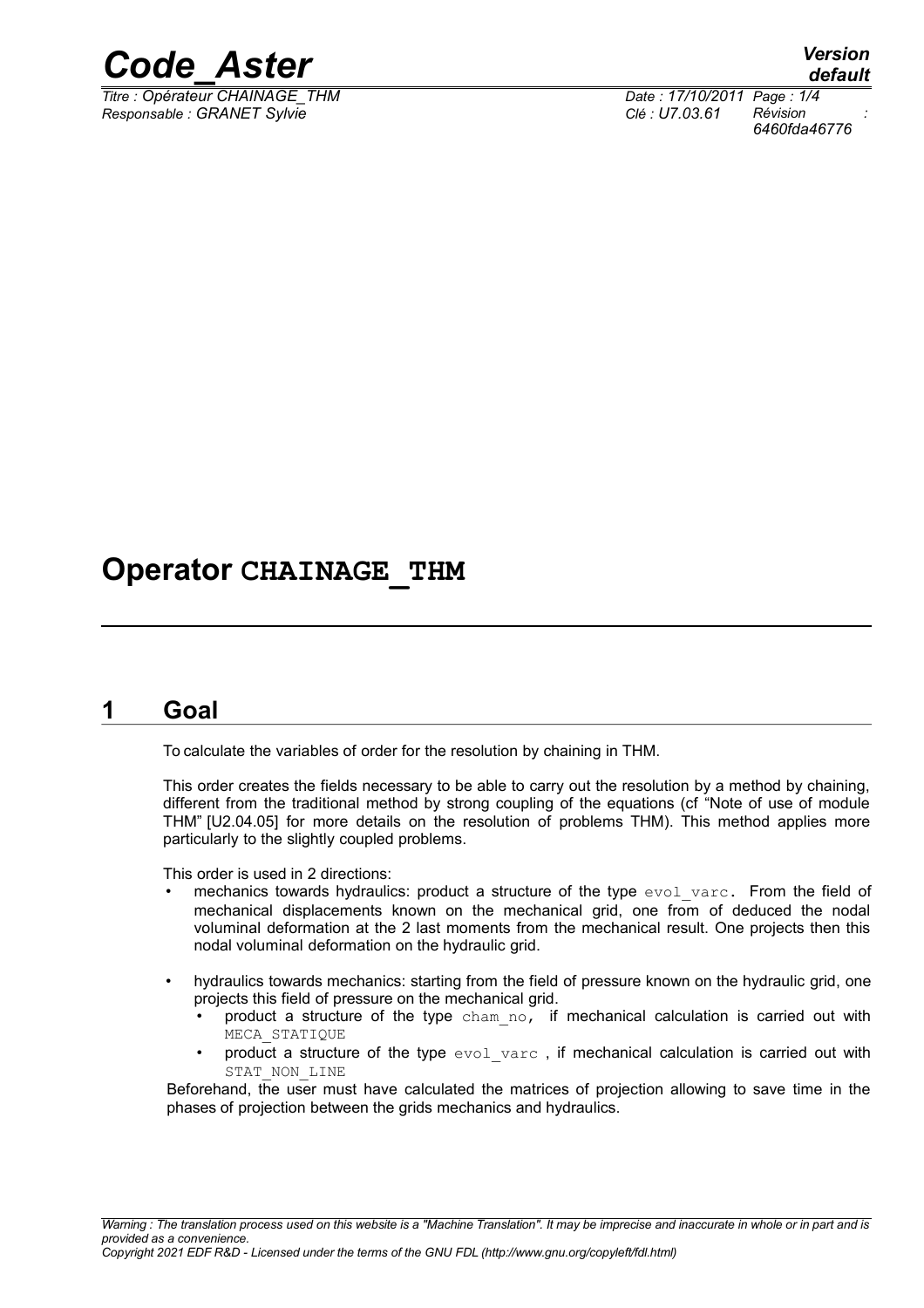# *Code\_Aster Version*

*Titre : Opérateur CHAINAGE\_THM Date : 17/10/2011 Page : 2/4 Responsable : GRANET Sylvie Clé : U7.03.61 Révision :*

*6460fda46776*

## **2 Syntax**

```
chproj [evol_varc, cham_no] = CHAINAGE_THM (
   \begin{array}{cccc}\n\text{TYPE} & \text{CHAPTER} & \text{CHAPTER} & \text{MECA} \text{ /}\n\end{array}/ 'MECA_HYDR',
                         / 'INIT',
# If TYPE_CHAINAGE=' INIT'
♦ MODELE_MECA = "mechanical model" / [model]
   \text{MODELE} HYDR = "hydraulic model" / \text{model}\triangle MATR MH = "matrix of projection for the mechanical direction towards hydraulics",
                [corresp 2 mailla]
   MATR HM1 = "1st matrix of projection for the hydraulic direction towards mechanics",
                   [corresp_2_mailla]
   MATE HM2 = "2nd matrix of projection for the hydraulic direction towards mechanics",
                      [corresp 2 mailla]
# If TYPE_CHAINAGE=' MECA_HYDR'
 \triangle RESU_MECA = "result of mechanical calculation to chain towards hydraulics"
                                                             [evol elas]
                                                             [evol_noli]
   MODELE HYDR = "hydraulic model of arrival"
                                                             / [model]
   MATR_MH = matproj, [corresp 2 0.11]\bullet INST = inst, [R]# If TYPE_CHAINAGE=' HYDR_MECA'
   RESU HYDR = "result of hydraulic calculation to chain towards mechanics"
                                                         / [evol_noli]
   MODELE MECA = "mechanical model of arrival"
                                                         / [model]
◆ MATR HM1 = "1st matrix of projection", corresp_2 mailla]
   MATR HM2 = "2nd matrix of projection", [corresp 2 mailla]
◆ TYPE RESU = / 'EVOL_VARC', [TXM]/ 'CHAM_NO',
◊ INST = inst, (obligatory if TYPE_RESU=' EVOL_VARC') [R]
\Diamond INFORMATION = / 1, \angle2,)
```
*Warning : The translation process used on this website is a "Machine Translation". It may be imprecise and inaccurate in whole or in part and is provided as a convenience. Copyright 2021 EDF R&D - Licensed under the terms of the GNU FDL (http://www.gnu.org/copyleft/fdl.html)*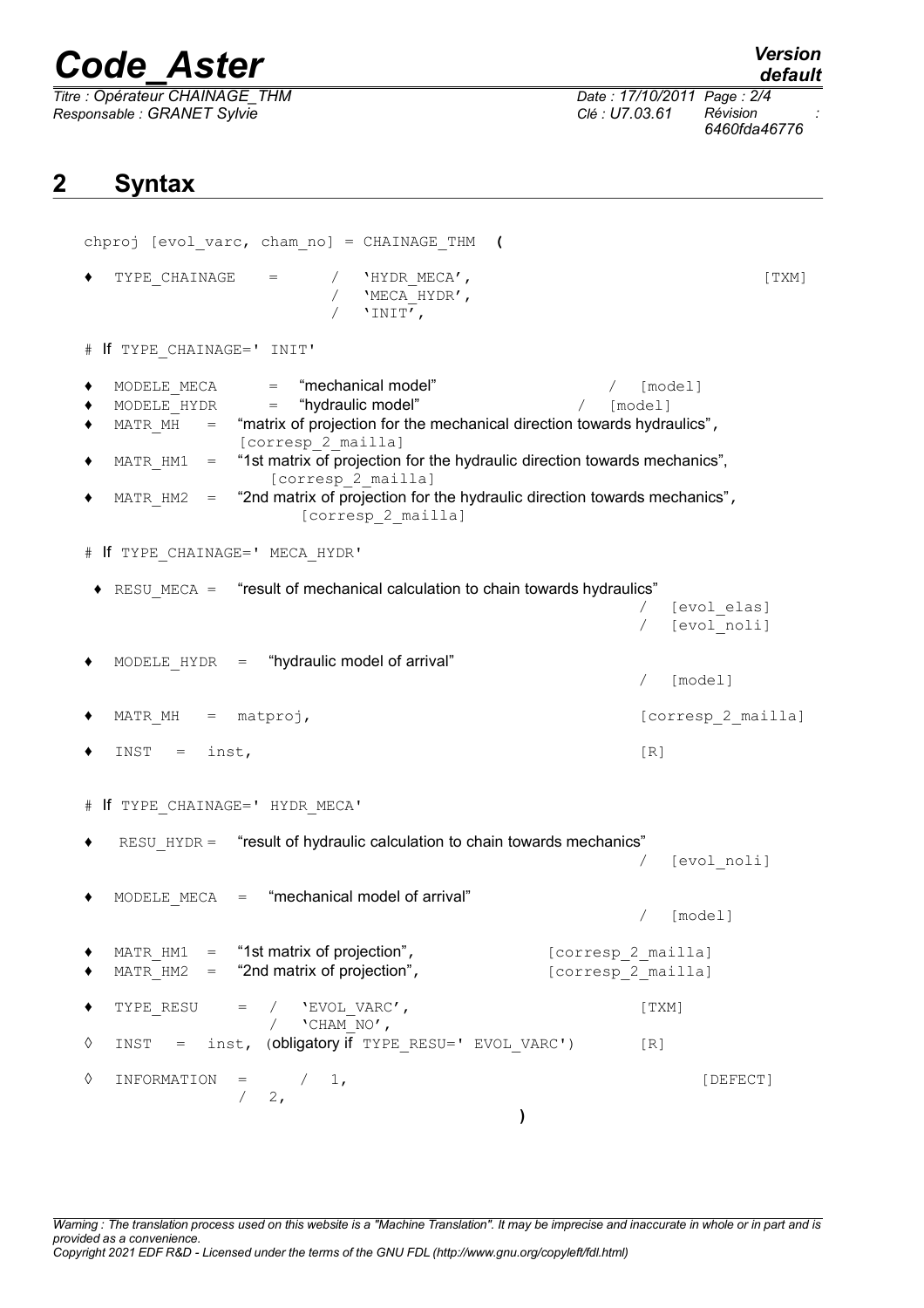# *Code\_Aster Version*

*Titre : Opérateur CHAINAGE\_THM Date : 17/10/2011 Page : 3/4 Responsable : GRANET Sylvie Clé : U7.03.61 Révision :*

*6460fda46776*

## **3 Operands**

#### **3.1 Operand TYPE\_CHAINAGE**

TYPE CHAINAGE =  $/$  'INIT',

/ 'HYDR\_MECA',<br>/ 'MECA HYDR', / 'MECA\_HYDR',

The first operation to be made within the framework of chaining THM is to calculate the matrices of projection to save time on the many projections carried out inside the macro-order. This operation is done by 'INIT' . The user must then give the models mechanics and hydraulics used by the keywords MODELE MECA and MODELE HYDR . At exit 3 matrices are produced, under the keywords MATR MH (for the mechanical direction towards hyraulic), MATR HM1 and MATR HM2 (for the hydraulic direction towards mechanics) .

Then, it can pass to the phase of chaining itself. There are thus two directions of passage: mechanics towards hydraulics or of hydraulics towards mechanics.

If one informs RESU HYDR, one will choose TYPE CHAINAGE=' HYDR MECA'. If one informs RESU MECA, one will choose  $TYPE$  CHAINAGE=' MECA HYDR'.

#### **3.2 Operand RESU\_MECA**

♦ RESU\_MECA = resu

Name of the mechanical result which one seeks to chain.

#### **3.3 Operand RESU\_HYDR**

♦ RESU\_HYDR = resu

Name of the hydraulic result which one seeks to chain.

#### **3.4 Operand MODELE\_MECA**

♦ MODELE\_MECA = resu

Name of the mechanical model of arrival.

#### **3.5 Operand MODELE\_HYDR**

♦ MODELE\_HYDR = resu

Name of the hydraulic model of arrival.

#### **3.6 Operand TYPE\_RESU**

♦ TYPE\_RESU = / 'EVOL\_VARC',  $/$  'CHAM NO',

Type of the result returned by the order. Obligatory if TYPE CHAINAGE=' HYDR MECA' or 'MECA\_HYDR'

The user will always choose EVOL VARC, except in case TYPE CHAINAGE=' HYDR MECA', with a mechanical resolution carried out then by MECA\_STATIQUE.